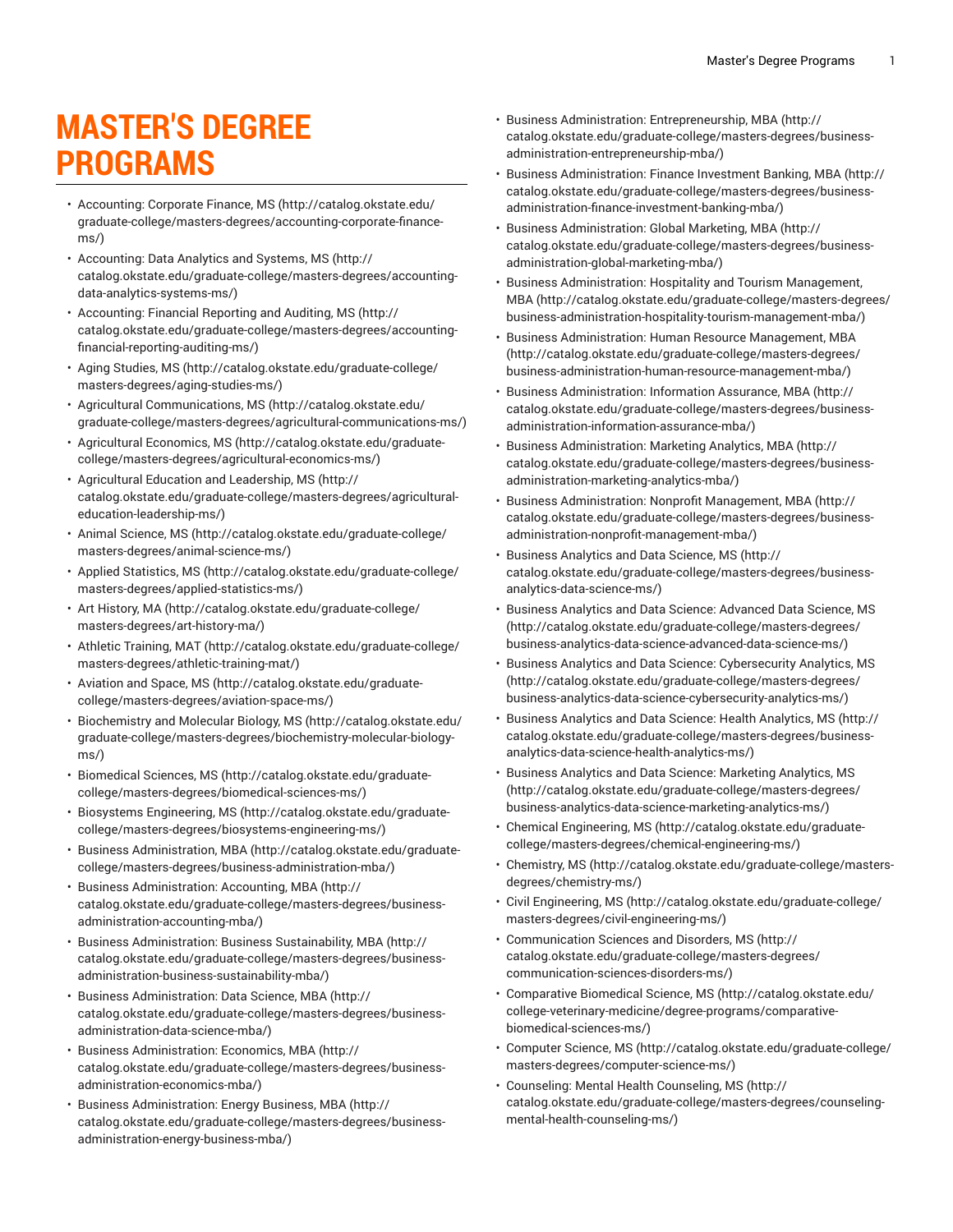- [Counseling: School Counseling, MS \(http://catalog.okstate.edu/](http://catalog.okstate.edu/graduate-college/masters-degrees/counseling-school-counseling-ms/) [graduate-college/masters-degrees/counseling-school-counseling](http://catalog.okstate.edu/graduate-college/masters-degrees/counseling-school-counseling-ms/)[ms/](http://catalog.okstate.edu/graduate-college/masters-degrees/counseling-school-counseling-ms/))
- Design, Housing and [Merchandising:](http://catalog.okstate.edu/graduate-college/masters-degrees/design-housing-merchandising-apparel-design-production-ms/) Apparel Design and Production, [MS](http://catalog.okstate.edu/graduate-college/masters-degrees/design-housing-merchandising-apparel-design-production-ms/) ([http://catalog.okstate.edu/graduate-college/masters-degrees/](http://catalog.okstate.edu/graduate-college/masters-degrees/design-housing-merchandising-apparel-design-production-ms/) [design-housing-merchandising-apparel-design-production-ms/\)](http://catalog.okstate.edu/graduate-college/masters-degrees/design-housing-merchandising-apparel-design-production-ms/)
- Design, Housing and [Merchandising:](http://catalog.okstate.edu/graduate-college/masters-degrees/design-housing-merchandising-interior-design-ms/) Interior Design, MS [\(http://](http://catalog.okstate.edu/graduate-college/masters-degrees/design-housing-merchandising-interior-design-ms/) [catalog.okstate.edu/graduate-college/masters-degrees/design](http://catalog.okstate.edu/graduate-college/masters-degrees/design-housing-merchandising-interior-design-ms/)[housing-merchandising-interior-design-ms/](http://catalog.okstate.edu/graduate-college/masters-degrees/design-housing-merchandising-interior-design-ms/))
- Design, Housing and [Merchandising:](http://catalog.okstate.edu/graduate-college/masters-degrees/design-housing-merchandising-merchandising-ms/) Merchandising, MS ([http://](http://catalog.okstate.edu/graduate-college/masters-degrees/design-housing-merchandising-merchandising-ms/) [catalog.okstate.edu/graduate-college/masters-degrees/design](http://catalog.okstate.edu/graduate-college/masters-degrees/design-housing-merchandising-merchandising-ms/)[housing-merchandising-merchandising-ms/\)](http://catalog.okstate.edu/graduate-college/masters-degrees/design-housing-merchandising-merchandising-ms/)
- Design, Housing and [Merchandising:](http://catalog.okstate.edu/graduate-college/masters-degrees/design-housing-merchandising-retail-merchandising-leadership-ms/) Retail Merchandising [Leadership, MS](http://catalog.okstate.edu/graduate-college/masters-degrees/design-housing-merchandising-retail-merchandising-leadership-ms/) ([http://catalog.okstate.edu/graduate-college/](http://catalog.okstate.edu/graduate-college/masters-degrees/design-housing-merchandising-retail-merchandising-leadership-ms/) [masters-degrees/design-housing-merchandising-retail](http://catalog.okstate.edu/graduate-college/masters-degrees/design-housing-merchandising-retail-merchandising-leadership-ms/)[merchandising-leadership-ms/\)](http://catalog.okstate.edu/graduate-college/masters-degrees/design-housing-merchandising-retail-merchandising-leadership-ms/)
- [Dietetics, MS](http://catalog.okstate.edu/graduate-college/masters-degrees/dietetics-ms/) ([http://catalog.okstate.edu/graduate-college/masters](http://catalog.okstate.edu/graduate-college/masters-degrees/dietetics-ms/)[degrees/dietetics-ms/\)](http://catalog.okstate.edu/graduate-college/masters-degrees/dietetics-ms/)
- [Economics,](http://catalog.okstate.edu/graduate-college/masters-degrees/economics-ms/) MS [\(http://catalog.okstate.edu/graduate-college/](http://catalog.okstate.edu/graduate-college/masters-degrees/economics-ms/) [masters-degrees/economics-ms/\)](http://catalog.okstate.edu/graduate-college/masters-degrees/economics-ms/)
- Educational Leadership Studies: College Student [Development,](http://catalog.okstate.edu/graduate-college/masters-degrees/educational-leadership-studies-college-student-development-ms/) MS ([http://catalog.okstate.edu/graduate-college/masters-degrees/](http://catalog.okstate.edu/graduate-college/masters-degrees/educational-leadership-studies-college-student-development-ms/) [educational-leadership-studies-college-student-development-ms/](http://catalog.okstate.edu/graduate-college/masters-degrees/educational-leadership-studies-college-student-development-ms/))
- [Educational](http://catalog.okstate.edu/graduate-college/masters-degrees/educational-leadership-studies-higher-education-ms/) Leadership Studies: Higher Education, MS ([http://](http://catalog.okstate.edu/graduate-college/masters-degrees/educational-leadership-studies-higher-education-ms/) [catalog.okstate.edu/graduate-college/masters-degrees/educational](http://catalog.okstate.edu/graduate-college/masters-degrees/educational-leadership-studies-higher-education-ms/)[leadership-studies-higher-education-ms/](http://catalog.okstate.edu/graduate-college/masters-degrees/educational-leadership-studies-higher-education-ms/))
- Educational Leadership Studies: School [Administration,](http://catalog.okstate.edu/graduate-college/masters-degrees/educational-leadership-studies-school-administration-ms/) MS ([http://](http://catalog.okstate.edu/graduate-college/masters-degrees/educational-leadership-studies-school-administration-ms/) [catalog.okstate.edu/graduate-college/masters-degrees/educational](http://catalog.okstate.edu/graduate-college/masters-degrees/educational-leadership-studies-school-administration-ms/)[leadership-studies-school-administration-ms/\)](http://catalog.okstate.edu/graduate-college/masters-degrees/educational-leadership-studies-school-administration-ms/)
- Educational [Psychology,](http://catalog.okstate.edu/graduate-college/masters-degrees/educational-psychology-ms/) MS ([http://catalog.okstate.edu/graduate](http://catalog.okstate.edu/graduate-college/masters-degrees/educational-psychology-ms/)[college/masters-degrees/educational-psychology-ms/\)](http://catalog.okstate.edu/graduate-college/masters-degrees/educational-psychology-ms/)
- Educational [Psychology:](http://catalog.okstate.edu/graduate-college/masters-degrees/educational-psychology-educational-psychology-ms/) Educational Psychology, MS [\(http://](http://catalog.okstate.edu/graduate-college/masters-degrees/educational-psychology-educational-psychology-ms/) [catalog.okstate.edu/graduate-college/masters-degrees/educational](http://catalog.okstate.edu/graduate-college/masters-degrees/educational-psychology-educational-psychology-ms/)[psychology-educational-psychology-ms/](http://catalog.okstate.edu/graduate-college/masters-degrees/educational-psychology-educational-psychology-ms/))
- Educational Psychology: Research, Evaluation, [Measurement](http://catalog.okstate.edu/graduate-college/masters-degrees/educational-psychology-research-evaluation-measurement-statistics-ms/) and [Statistics, MS \(http://catalog.okstate.edu/graduate-college/masters](http://catalog.okstate.edu/graduate-college/masters-degrees/educational-psychology-research-evaluation-measurement-statistics-ms/)[degrees/educational-psychology-research-evaluation-measurement](http://catalog.okstate.edu/graduate-college/masters-degrees/educational-psychology-research-evaluation-measurement-statistics-ms/)[statistics-ms/](http://catalog.okstate.edu/graduate-college/masters-degrees/educational-psychology-research-evaluation-measurement-statistics-ms/))
- Educational Psychology: School [Psychometrics,](http://catalog.okstate.edu/graduate-college/masters-degrees/educational-psychology-school-psychometrics-ms/) MS [\(http://](http://catalog.okstate.edu/graduate-college/masters-degrees/educational-psychology-school-psychometrics-ms/) [catalog.okstate.edu/graduate-college/masters-degrees/educational](http://catalog.okstate.edu/graduate-college/masters-degrees/educational-psychology-school-psychometrics-ms/)[psychology-school-psychometrics-ms/](http://catalog.okstate.edu/graduate-college/masters-degrees/educational-psychology-school-psychometrics-ms/))
- Educational [Technology:](http://catalog.okstate.edu/graduate-college/masters-degrees/educational-technology-educational-technology-ms/) Educational Technology, MS [\(http://](http://catalog.okstate.edu/graduate-college/masters-degrees/educational-technology-educational-technology-ms/) [catalog.okstate.edu/graduate-college/masters-degrees/educational](http://catalog.okstate.edu/graduate-college/masters-degrees/educational-technology-educational-technology-ms/)[technology-educational-technology-ms/](http://catalog.okstate.edu/graduate-college/masters-degrees/educational-technology-educational-technology-ms/))
- Educational [Technology:](http://catalog.okstate.edu/graduate-college/masters-degrees/educational-technology-school-library-media-ms/) School Library Media, MS ([http://](http://catalog.okstate.edu/graduate-college/masters-degrees/educational-technology-school-library-media-ms/) [catalog.okstate.edu/graduate-college/masters-degrees/educational](http://catalog.okstate.edu/graduate-college/masters-degrees/educational-technology-school-library-media-ms/)[technology-school-library-media-ms/\)](http://catalog.okstate.edu/graduate-college/masters-degrees/educational-technology-school-library-media-ms/)
- [Electrical Engineering, MEN \(http://catalog.okstate.edu/graduate](http://catalog.okstate.edu/graduate-college/masters-degrees/electrical-engineering-men/)[college/masters-degrees/electrical-engineering-men/](http://catalog.okstate.edu/graduate-college/masters-degrees/electrical-engineering-men/))
- [Electrical Engineering, MS](http://catalog.okstate.edu/graduate-college/masters-degrees/electrical-engineering-ms/) [\(http://catalog.okstate.edu/graduate](http://catalog.okstate.edu/graduate-college/masters-degrees/electrical-engineering-ms/)[college/masters-degrees/electrical-engineering-ms/\)](http://catalog.okstate.edu/graduate-college/masters-degrees/electrical-engineering-ms/)
- Engineering and Technology [Management,](http://catalog.okstate.edu/graduate-college/masters-degrees/engineering-technology-management-ms/) MS [\(http://](http://catalog.okstate.edu/graduate-college/masters-degrees/engineering-technology-management-ms/) [catalog.okstate.edu/graduate-college/masters-degrees/engineering](http://catalog.okstate.edu/graduate-college/masters-degrees/engineering-technology-management-ms/)[technology-management-ms/](http://catalog.okstate.edu/graduate-college/masters-degrees/engineering-technology-management-ms/))
- Engineering [Technology:](http://catalog.okstate.edu/graduate-college/masters-degrees/engineering-technology-fire-safety-explosion-protection-ms/) Fire Safety and Explosion Protection, MS ([http://catalog.okstate.edu/graduate-college/masters-degrees/](http://catalog.okstate.edu/graduate-college/masters-degrees/engineering-technology-fire-safety-explosion-protection-ms/) [engineering-technology-fire-safety-explosion-protection-ms/\)](http://catalog.okstate.edu/graduate-college/masters-degrees/engineering-technology-fire-safety-explosion-protection-ms/)
- Engineering Technology: [Mechatronics](http://catalog.okstate.edu/graduate-college/masters-degrees/engineering-technology-mechatronics-robotics-ms/) and Robotics, MS ([http://](http://catalog.okstate.edu/graduate-college/masters-degrees/engineering-technology-mechatronics-robotics-ms/) [catalog.okstate.edu/graduate-college/masters-degrees/engineering](http://catalog.okstate.edu/graduate-college/masters-degrees/engineering-technology-mechatronics-robotics-ms/)[technology-mechatronics-robotics-ms/](http://catalog.okstate.edu/graduate-college/masters-degrees/engineering-technology-mechatronics-robotics-ms/))
- [English,](http://catalog.okstate.edu/graduate-college/masters-degrees/english-ma/) MA [\(http://catalog.okstate.edu/graduate-college/masters](http://catalog.okstate.edu/graduate-college/masters-degrees/english-ma/)[degrees/english-ma/](http://catalog.okstate.edu/graduate-college/masters-degrees/english-ma/))
- English: [Creative](http://catalog.okstate.edu/graduate-college/masters-degrees/english-creative-writing-mfa/) Writing, MFA ([http://catalog.okstate.edu/graduate](http://catalog.okstate.edu/graduate-college/masters-degrees/english-creative-writing-mfa/)[college/masters-degrees/english-creative-writing-mfa/](http://catalog.okstate.edu/graduate-college/masters-degrees/english-creative-writing-mfa/))
- English: [Professional](http://catalog.okstate.edu/graduate-college/masters-degrees/english-professional-writing-ma/) Writing, MA ([http://catalog.okstate.edu/](http://catalog.okstate.edu/graduate-college/masters-degrees/english-professional-writing-ma/) [graduate-college/masters-degrees/english-professional-writing-ma/\)](http://catalog.okstate.edu/graduate-college/masters-degrees/english-professional-writing-ma/)
- English: Teaching English to Speakers of Other [Languages,](http://catalog.okstate.edu/graduate-college/masters-degrees/english-teaching-english-speakers-other-languages-ma/) MA [\(http://catalog.okstate.edu/graduate-college/masters-degrees/](http://catalog.okstate.edu/graduate-college/masters-degrees/english-teaching-english-speakers-other-languages-ma/) [english-teaching-english-speakers-other-languages-ma/](http://catalog.okstate.edu/graduate-college/masters-degrees/english-teaching-english-speakers-other-languages-ma/))
- Entomology and Plant Pathology: [Entomology,](http://catalog.okstate.edu/graduate-college/masters-degrees/entomology-plant-pathology-entomology-ms/) MS [\(http://](http://catalog.okstate.edu/graduate-college/masters-degrees/entomology-plant-pathology-entomology-ms/) [catalog.okstate.edu/graduate-college/masters-degrees/entomology](http://catalog.okstate.edu/graduate-college/masters-degrees/entomology-plant-pathology-entomology-ms/)[plant-pathology-entomology-ms/](http://catalog.okstate.edu/graduate-college/masters-degrees/entomology-plant-pathology-entomology-ms/))
- [Entomology](http://catalog.okstate.edu/graduate-college/masters-degrees/entomology-plant-pathology-plant-pathology-ms/) and Plant Pathology: Plant Pathology, MS [\(http://](http://catalog.okstate.edu/graduate-college/masters-degrees/entomology-plant-pathology-plant-pathology-ms/) [catalog.okstate.edu/graduate-college/masters-degrees/entomology](http://catalog.okstate.edu/graduate-college/masters-degrees/entomology-plant-pathology-plant-pathology-ms/)[plant-pathology-plant-pathology-ms/\)](http://catalog.okstate.edu/graduate-college/masters-degrees/entomology-plant-pathology-plant-pathology-ms/)
- [Entrepreneurship,](http://catalog.okstate.edu/graduate-college/masters-degrees/entrepreneurship-ms/) MS [\(http://catalog.okstate.edu/graduate-college/](http://catalog.okstate.edu/graduate-college/masters-degrees/entrepreneurship-ms/) [masters-degrees/entrepreneurship-ms/\)](http://catalog.okstate.edu/graduate-college/masters-degrees/entrepreneurship-ms/)
- [Environmental](http://catalog.okstate.edu/graduate-college/masters-degrees/environmental-science-ms/) Science, MS ([http://catalog.okstate.edu/graduate](http://catalog.okstate.edu/graduate-college/masters-degrees/environmental-science-ms/)[college/masters-degrees/environmental-science-ms/](http://catalog.okstate.edu/graduate-college/masters-degrees/environmental-science-ms/))
- [Environmental](http://catalog.okstate.edu/graduate-college/masters-degrees/environmental-science-management-professional-science-masters-ms/) Science: Environmental Management Professional [Science Masters, MS](http://catalog.okstate.edu/graduate-college/masters-degrees/environmental-science-management-professional-science-masters-ms/) ([http://catalog.okstate.edu/graduate-college/](http://catalog.okstate.edu/graduate-college/masters-degrees/environmental-science-management-professional-science-masters-ms/) [masters-degrees/environmental-science-management-professional](http://catalog.okstate.edu/graduate-college/masters-degrees/environmental-science-management-professional-science-masters-ms/)[science-masters-ms/](http://catalog.okstate.edu/graduate-college/masters-degrees/environmental-science-management-professional-science-masters-ms/))
- Family and [Community](http://catalog.okstate.edu/graduate-college/masters-degrees/family-community-services-ms/) Services, MS [\(http://catalog.okstate.edu/](http://catalog.okstate.edu/graduate-college/masters-degrees/family-community-services-ms/) [graduate-college/masters-degrees/family-community-services-ms/](http://catalog.okstate.edu/graduate-college/masters-degrees/family-community-services-ms/))
- Family and Consumer Sciences [Education,](http://catalog.okstate.edu/graduate-college/masters-degrees/family-consumer-sciences-education-ms/) MS ([http://](http://catalog.okstate.edu/graduate-college/masters-degrees/family-consumer-sciences-education-ms/) [catalog.okstate.edu/graduate-college/masters-degrees/family](http://catalog.okstate.edu/graduate-college/masters-degrees/family-consumer-sciences-education-ms/)[consumer-sciences-education-ms/](http://catalog.okstate.edu/graduate-college/masters-degrees/family-consumer-sciences-education-ms/))
- Family Financial [Planning,](http://catalog.okstate.edu/graduate-college/masters-degrees/family-financial-planning-ms/) MS [\(http://catalog.okstate.edu/graduate](http://catalog.okstate.edu/graduate-college/masters-degrees/family-financial-planning-ms/)[college/masters-degrees/family-financial-planning-ms/\)](http://catalog.okstate.edu/graduate-college/masters-degrees/family-financial-planning-ms/)
- Fire and Emergency Management [Administration,](http://catalog.okstate.edu/graduate-college/masters-degrees/fire-emergency-management-administration-ms/) MS ([http://](http://catalog.okstate.edu/graduate-college/masters-degrees/fire-emergency-management-administration-ms/) [catalog.okstate.edu/graduate-college/masters-degrees/fire](http://catalog.okstate.edu/graduate-college/masters-degrees/fire-emergency-management-administration-ms/)[emergency-management-administration-ms/](http://catalog.okstate.edu/graduate-college/masters-degrees/fire-emergency-management-administration-ms/))
- Food [Science,](http://catalog.okstate.edu/graduate-college/masters-degrees/food-science-ms/) MS [\(http://catalog.okstate.edu/graduate-college/](http://catalog.okstate.edu/graduate-college/masters-degrees/food-science-ms/) [masters-degrees/food-science-ms/\)](http://catalog.okstate.edu/graduate-college/masters-degrees/food-science-ms/)
- Forensic [Sciences,](http://catalog.okstate.edu/graduate-college/masters-degrees/forensic-sciences-ms/) MS [\(http://catalog.okstate.edu/graduate-college/](http://catalog.okstate.edu/graduate-college/masters-degrees/forensic-sciences-ms/) [masters-degrees/forensic-sciences-ms/\)](http://catalog.okstate.edu/graduate-college/masters-degrees/forensic-sciences-ms/)
- Forensic Sciences: Arson, [Explosives,](http://catalog.okstate.edu/graduate-college/masters-degrees/forensic-sciences-arson-explosives-firearms-toolmarks-investigation-ms/) Firearms and Toolmarks [Investigation,](http://catalog.okstate.edu/graduate-college/masters-degrees/forensic-sciences-arson-explosives-firearms-toolmarks-investigation-ms/) MS [\(http://catalog.okstate.edu/graduate-college/](http://catalog.okstate.edu/graduate-college/masters-degrees/forensic-sciences-arson-explosives-firearms-toolmarks-investigation-ms/) [masters-degrees/forensic-sciences-arson-explosives-firearms](http://catalog.okstate.edu/graduate-college/masters-degrees/forensic-sciences-arson-explosives-firearms-toolmarks-investigation-ms/)[toolmarks-investigation-ms/\)](http://catalog.okstate.edu/graduate-college/masters-degrees/forensic-sciences-arson-explosives-firearms-toolmarks-investigation-ms/)
- Forensic Sciences: Forensic Document [Examination,](http://catalog.okstate.edu/graduate-college/masters-degrees/forensic-sciences-forensic-document-examination-ms/) MS [\(http://](http://catalog.okstate.edu/graduate-college/masters-degrees/forensic-sciences-forensic-document-examination-ms/) [catalog.okstate.edu/graduate-college/masters-degrees/forensic](http://catalog.okstate.edu/graduate-college/masters-degrees/forensic-sciences-forensic-document-examination-ms/)[sciences-forensic-document-examination-ms/](http://catalog.okstate.edu/graduate-college/masters-degrees/forensic-sciences-forensic-document-examination-ms/))
- Forensic Sciences: Forensic Science [Administration,](http://catalog.okstate.edu/graduate-college/masters-degrees/forensic-sciences-forensic-science-administration-ms/) MS ([http://](http://catalog.okstate.edu/graduate-college/masters-degrees/forensic-sciences-forensic-science-administration-ms/) [catalog.okstate.edu/graduate-college/masters-degrees/forensic](http://catalog.okstate.edu/graduate-college/masters-degrees/forensic-sciences-forensic-science-administration-ms/)[sciences-forensic-science-administration-ms/\)](http://catalog.okstate.edu/graduate-college/masters-degrees/forensic-sciences-forensic-science-administration-ms/)
- General Agriculture: [Agribusiness,](http://catalog.okstate.edu/graduate-college/masters-degrees/general-agriculture-agribusiness-mag/) MAG [\(http://catalog.okstate.edu/](http://catalog.okstate.edu/graduate-college/masters-degrees/general-agriculture-agribusiness-mag/) [graduate-college/masters-degrees/general-agriculture-agribusiness](http://catalog.okstate.edu/graduate-college/masters-degrees/general-agriculture-agribusiness-mag/)[mag/\)](http://catalog.okstate.edu/graduate-college/masters-degrees/general-agriculture-agribusiness-mag/)
- General [Agriculture:](http://catalog.okstate.edu/graduate-college/masters-degrees/general-agriculture-agricultural-leadership-mag/) Agriculture Leadership, MAG [\(http://](http://catalog.okstate.edu/graduate-college/masters-degrees/general-agriculture-agricultural-leadership-mag/) [catalog.okstate.edu/graduate-college/masters-degrees/general](http://catalog.okstate.edu/graduate-college/masters-degrees/general-agriculture-agricultural-leadership-mag/)[agriculture-agricultural-leadership-mag/](http://catalog.okstate.edu/graduate-college/masters-degrees/general-agriculture-agricultural-leadership-mag/))
- [Geography,](http://catalog.okstate.edu/graduate-college/masters-degrees/geography-ms/) MS ([http://catalog.okstate.edu/graduate-college/](http://catalog.okstate.edu/graduate-college/masters-degrees/geography-ms/) [masters-degrees/geography-ms/\)](http://catalog.okstate.edu/graduate-college/masters-degrees/geography-ms/)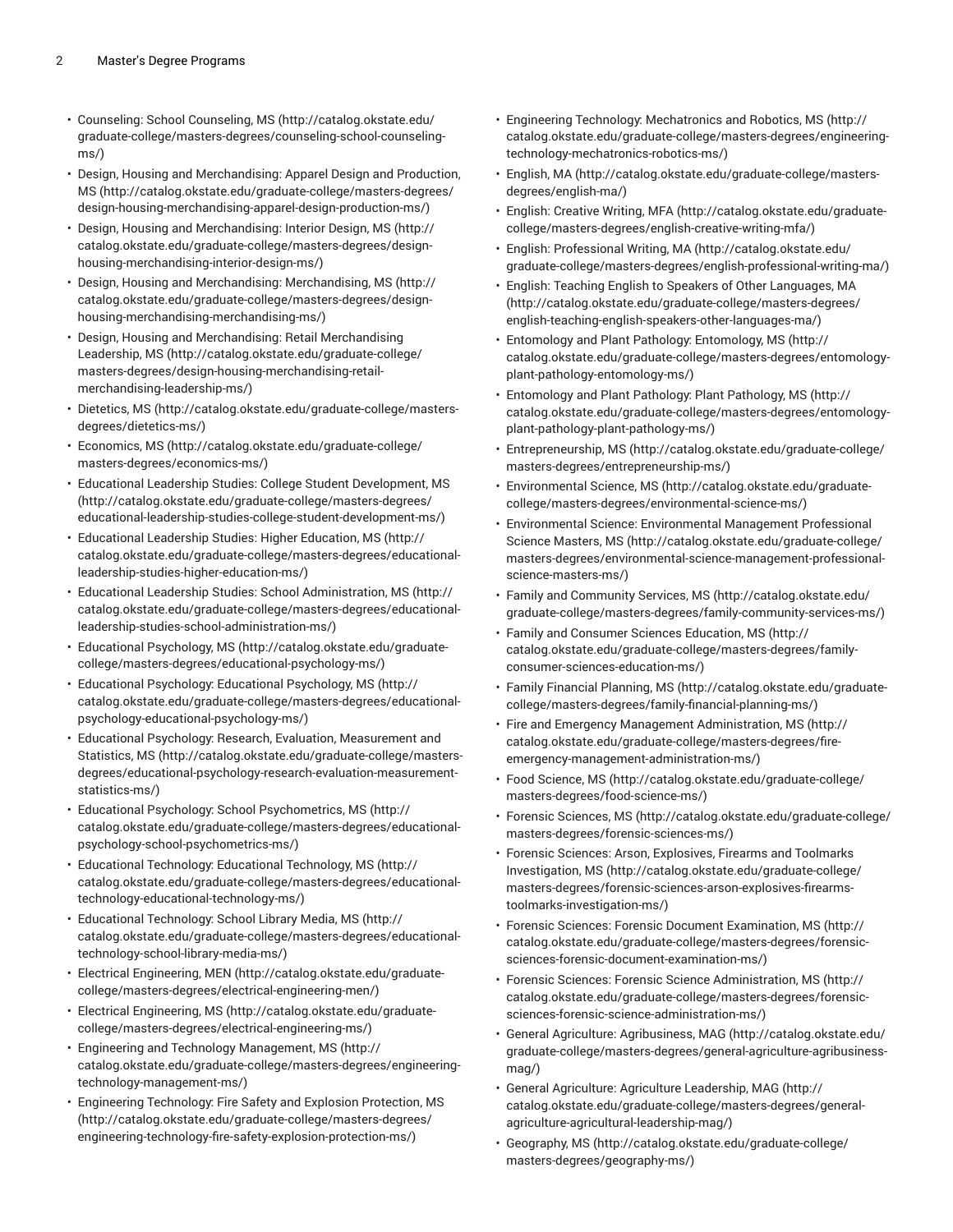- [Geology,](http://catalog.okstate.edu/graduate-college/masters-degrees/geology-ms/) MS ([http://catalog.okstate.edu/graduate-college/masters](http://catalog.okstate.edu/graduate-college/masters-degrees/geology-ms/)[degrees/geology-ms/](http://catalog.okstate.edu/graduate-college/masters-degrees/geology-ms/))
- [Global Health, MS](http://catalog.okstate.edu/graduate-college/masters-degrees/global-health-ms/) ([http://catalog.okstate.edu/graduate-college/](http://catalog.okstate.edu/graduate-college/masters-degrees/global-health-ms/) [masters-degrees/global-health-ms/\)](http://catalog.okstate.edu/graduate-college/masters-degrees/global-health-ms/)
- [Global Studies, MS \(http://catalog.okstate.edu/graduate-college/](http://catalog.okstate.edu/graduate-college/masters-degrees/global-studies-ms/) [masters-degrees/global-studies-ms/\)](http://catalog.okstate.edu/graduate-college/masters-degrees/global-studies-ms/)
- [Graphic](http://catalog.okstate.edu/graduate-college/masters-degrees/graphic-design-mfa/) Design, MFA [\(http://catalog.okstate.edu/graduate-college/](http://catalog.okstate.edu/graduate-college/masters-degrees/graphic-design-mfa/) [masters-degrees/graphic-design-mfa/](http://catalog.okstate.edu/graduate-college/masters-degrees/graphic-design-mfa/))
- Health and Human [Performance:](http://catalog.okstate.edu/graduate-college/masters-degrees/health-human-performance-applied-exercise-science-ms/) Applied Exercise Science, MS ([http://catalog.okstate.edu/graduate-college/masters-degrees/](http://catalog.okstate.edu/graduate-college/masters-degrees/health-human-performance-applied-exercise-science-ms/) [health-human-performance-applied-exercise-science-ms/\)](http://catalog.okstate.edu/graduate-college/masters-degrees/health-human-performance-applied-exercise-science-ms/)
- Health and Human [Performance:](http://catalog.okstate.edu/graduate-college/masters-degrees/health-human-performance-health-promotions-ms/) Health Promotion, MS [\(http://](http://catalog.okstate.edu/graduate-college/masters-degrees/health-human-performance-health-promotions-ms/) [catalog.okstate.edu/graduate-college/masters-degrees/health](http://catalog.okstate.edu/graduate-college/masters-degrees/health-human-performance-health-promotions-ms/)[human-performance-health-promotions-ms/](http://catalog.okstate.edu/graduate-college/masters-degrees/health-human-performance-health-promotions-ms/))
- Health and Human [Performance:](http://catalog.okstate.edu/graduate-college/masters-degrees/health-human-performance-physical-education-ms/) Physical Education, MS ([http://](http://catalog.okstate.edu/graduate-college/masters-degrees/health-human-performance-physical-education-ms/) [catalog.okstate.edu/graduate-college/masters-degrees/health](http://catalog.okstate.edu/graduate-college/masters-degrees/health-human-performance-physical-education-ms/)[human-performance-physical-education-ms/\)](http://catalog.okstate.edu/graduate-college/masters-degrees/health-human-performance-physical-education-ms/)
- Health Care [Administration,](http://catalog.okstate.edu/graduate-college/masters-degrees/health-care-administration-ms/) MS [\(http://catalog.okstate.edu/graduate](http://catalog.okstate.edu/graduate-college/masters-degrees/health-care-administration-ms/)[college/masters-degrees/health-care-administration-ms/](http://catalog.okstate.edu/graduate-college/masters-degrees/health-care-administration-ms/))
- [History,](http://catalog.okstate.edu/graduate-college/masters-degrees/history-ma/) MA ([http://catalog.okstate.edu/graduate-college/masters](http://catalog.okstate.edu/graduate-college/masters-degrees/history-ma/)[degrees/history-ma/\)](http://catalog.okstate.edu/graduate-college/masters-degrees/history-ma/)
- [Horticulture,](http://catalog.okstate.edu/graduate-college/masters-degrees/horticulture-ms/) MS [\(http://catalog.okstate.edu/graduate-college/](http://catalog.okstate.edu/graduate-college/masters-degrees/horticulture-ms/) [masters-degrees/horticulture-ms/\)](http://catalog.okstate.edu/graduate-college/masters-degrees/horticulture-ms/)
- Hospitality and Tourism [Management,](http://catalog.okstate.edu/graduate-college/masters-degrees/hospitality-tourism-management-ms/) MS ([http://](http://catalog.okstate.edu/graduate-college/masters-degrees/hospitality-tourism-management-ms/) [catalog.okstate.edu/graduate-college/masters-degrees/hospitality](http://catalog.okstate.edu/graduate-college/masters-degrees/hospitality-tourism-management-ms/)[tourism-management-ms/](http://catalog.okstate.edu/graduate-college/masters-degrees/hospitality-tourism-management-ms/))
- Human [Development](http://catalog.okstate.edu/graduate-college/masters-degrees/human-development-family-science-applied-human-services-ms/) and Family Science: Applied Human Services, [MS](http://catalog.okstate.edu/graduate-college/masters-degrees/human-development-family-science-applied-human-services-ms/) ([http://catalog.okstate.edu/graduate-college/masters-degrees/](http://catalog.okstate.edu/graduate-college/masters-degrees/human-development-family-science-applied-human-services-ms/) [human-development-family-science-applied-human-services-ms/](http://catalog.okstate.edu/graduate-college/masters-degrees/human-development-family-science-applied-human-services-ms/))
- Human Development and Family Science: [Developmental](http://catalog.okstate.edu/graduate-college/masters-degrees/human-development-family-science-developmental-family-sciences-ms/) and Family [Sciences, MS](http://catalog.okstate.edu/graduate-college/masters-degrees/human-development-family-science-developmental-family-sciences-ms/) ([http://catalog.okstate.edu/graduate-college/masters](http://catalog.okstate.edu/graduate-college/masters-degrees/human-development-family-science-developmental-family-sciences-ms/)[degrees/human-development-family-science-developmental-family](http://catalog.okstate.edu/graduate-college/masters-degrees/human-development-family-science-developmental-family-sciences-ms/)[sciences-ms/\)](http://catalog.okstate.edu/graduate-college/masters-degrees/human-development-family-science-developmental-family-sciences-ms/)
- Human [Development](http://catalog.okstate.edu/graduate-college/masters-degrees/human-development-family-science-early-childhood-education-ms/) and Family Science: Early Childhood Education, [MS](http://catalog.okstate.edu/graduate-college/masters-degrees/human-development-family-science-early-childhood-education-ms/) ([http://catalog.okstate.edu/graduate-college/masters-degrees/](http://catalog.okstate.edu/graduate-college/masters-degrees/human-development-family-science-early-childhood-education-ms/) [human-development-family-science-early-childhood-education-ms/\)](http://catalog.okstate.edu/graduate-college/masters-degrees/human-development-family-science-early-childhood-education-ms/)
- Human [Development](http://catalog.okstate.edu/graduate-college/masters-degrees/human-development-family-science-family-community-services-ms/) and Family Science: Family and Community [Services,](http://catalog.okstate.edu/graduate-college/masters-degrees/human-development-family-science-family-community-services-ms/) MS ([http://catalog.okstate.edu/graduate-college/masters](http://catalog.okstate.edu/graduate-college/masters-degrees/human-development-family-science-family-community-services-ms/)[degrees/human-development-family-science-family-community](http://catalog.okstate.edu/graduate-college/masters-degrees/human-development-family-science-family-community-services-ms/)[services-ms/\)](http://catalog.okstate.edu/graduate-college/masters-degrees/human-development-family-science-family-community-services-ms/)
- Human [Development](http://catalog.okstate.edu/graduate-college/masters-degrees/human-development-family-science-gerontology-campus-ms/) and Family Science: Gerontology (On Campus), [MS](http://catalog.okstate.edu/graduate-college/masters-degrees/human-development-family-science-gerontology-campus-ms/) ([http://catalog.okstate.edu/graduate-college/masters-degrees/](http://catalog.okstate.edu/graduate-college/masters-degrees/human-development-family-science-gerontology-campus-ms/) [human-development-family-science-gerontology-campus-ms/\)](http://catalog.okstate.edu/graduate-college/masters-degrees/human-development-family-science-gerontology-campus-ms/)
- Human [Development](http://catalog.okstate.edu/graduate-college/masters-degrees/human-development-family-science-marriage-family-therapy-ms/) and Family Science: Marriage and Family [Therapy,](http://catalog.okstate.edu/graduate-college/masters-degrees/human-development-family-science-marriage-family-therapy-ms/) MS ([http://catalog.okstate.edu/graduate-college/masters](http://catalog.okstate.edu/graduate-college/masters-degrees/human-development-family-science-marriage-family-therapy-ms/)[degrees/human-development-family-science-marriage-family-therapy](http://catalog.okstate.edu/graduate-college/masters-degrees/human-development-family-science-marriage-family-therapy-ms/)[ms/](http://catalog.okstate.edu/graduate-college/masters-degrees/human-development-family-science-marriage-family-therapy-ms/))
- [Industrial Engineering and Management, MS](http://catalog.okstate.edu/graduate-college/masters-degrees/industrial-engineering-management-ms/) ([http://](http://catalog.okstate.edu/graduate-college/masters-degrees/industrial-engineering-management-ms/) [catalog.okstate.edu/graduate-college/masters-degrees/industrial](http://catalog.okstate.edu/graduate-college/masters-degrees/industrial-engineering-management-ms/)[engineering-management-ms/\)](http://catalog.okstate.edu/graduate-college/masters-degrees/industrial-engineering-management-ms/)
- Industrial Engineering and [Management:](http://catalog.okstate.edu/graduate-college/masters-degrees/industrial-engineering-management-operations-research-analytics-ms/) Operations Research and [Analytics, MS](http://catalog.okstate.edu/graduate-college/masters-degrees/industrial-engineering-management-operations-research-analytics-ms/) ([http://catalog.okstate.edu/graduate-college/masters](http://catalog.okstate.edu/graduate-college/masters-degrees/industrial-engineering-management-operations-research-analytics-ms/)[degrees/industrial-engineering-management-operations-research](http://catalog.okstate.edu/graduate-college/masters-degrees/industrial-engineering-management-operations-research-analytics-ms/)[analytics-ms/](http://catalog.okstate.edu/graduate-college/masters-degrees/industrial-engineering-management-operations-research-analytics-ms/))
- [Industrial Engineering and Management: Supply Chain and Logistics,](http://catalog.okstate.edu/graduate-college/masters-degrees/industrial-engineering-management-supply-chain-logistics-ms/) [MS](http://catalog.okstate.edu/graduate-college/masters-degrees/industrial-engineering-management-supply-chain-logistics-ms/) ([http://catalog.okstate.edu/graduate-college/masters-degrees/](http://catalog.okstate.edu/graduate-college/masters-degrees/industrial-engineering-management-supply-chain-logistics-ms/) [industrial-engineering-management-supply-chain-logistics-ms/](http://catalog.okstate.edu/graduate-college/masters-degrees/industrial-engineering-management-supply-chain-logistics-ms/))
- [Integrative](http://catalog.okstate.edu/graduate-college/masters-degrees/integrative-biology-ms/) Biology, MS [\(http://catalog.okstate.edu/graduate-college/](http://catalog.okstate.edu/graduate-college/masters-degrees/integrative-biology-ms/) [masters-degrees/integrative-biology-ms/](http://catalog.okstate.edu/graduate-college/masters-degrees/integrative-biology-ms/))
- [Interdisciplinary](http://catalog.okstate.edu/graduate-college/masters-degrees/interdisciplinary-studies-ms/) Studies, MS ([http://catalog.okstate.edu/graduate](http://catalog.okstate.edu/graduate-college/masters-degrees/interdisciplinary-studies-ms/)[college/masters-degrees/interdisciplinary-studies-ms/\)](http://catalog.okstate.edu/graduate-college/masters-degrees/interdisciplinary-studies-ms/)
- [International](http://catalog.okstate.edu/graduate-college/masters-degrees/international-agriculture-mag/) Agriculture, MAG [\(http://catalog.okstate.edu/graduate](http://catalog.okstate.edu/graduate-college/masters-degrees/international-agriculture-mag/)[college/masters-degrees/international-agriculture-mag/\)](http://catalog.okstate.edu/graduate-college/masters-degrees/international-agriculture-mag/)
- [International](http://catalog.okstate.edu/graduate-college/masters-degrees/international-agriculture-ms/) Agriculture, MS ([http://catalog.okstate.edu/graduate](http://catalog.okstate.edu/graduate-college/masters-degrees/international-agriculture-ms/)[college/masters-degrees/international-agriculture-ms/](http://catalog.okstate.edu/graduate-college/masters-degrees/international-agriculture-ms/))
- Leisure [Studies,](http://catalog.okstate.edu/graduate-college/masters-degrees/leisure-studies-ms/) MS ([http://catalog.okstate.edu/graduate-college/](http://catalog.okstate.edu/graduate-college/masters-degrees/leisure-studies-ms/) [masters-degrees/leisure-studies-ms/](http://catalog.okstate.edu/graduate-college/masters-degrees/leisure-studies-ms/))
- [Management Information Systems, MS](http://catalog.okstate.edu/graduate-college/masters-degrees/management-information-systems-ms/) ([http://catalog.okstate.edu/](http://catalog.okstate.edu/graduate-college/masters-degrees/management-information-systems-ms/) [graduate-college/masters-degrees/management-information](http://catalog.okstate.edu/graduate-college/masters-degrees/management-information-systems-ms/)[systems-ms/\)](http://catalog.okstate.edu/graduate-college/masters-degrees/management-information-systems-ms/)
- [Management Information Systems: Big Data Analytics, MS](http://catalog.okstate.edu/graduate-college/masters-degrees/management-information-systems-big-data-analytics-ms/) [\(http://catalog.okstate.edu/graduate-college/masters-degrees/](http://catalog.okstate.edu/graduate-college/masters-degrees/management-information-systems-big-data-analytics-ms/) [management-information-systems-big-data-analytics-ms/\)](http://catalog.okstate.edu/graduate-college/masters-degrees/management-information-systems-big-data-analytics-ms/)
- Management Information Systems: [Cybersecurity,](http://catalog.okstate.edu/graduate-college/masters-degrees/management-information-systems-cybersecurity-ms/) MS [\(http://](http://catalog.okstate.edu/graduate-college/masters-degrees/management-information-systems-cybersecurity-ms/) [catalog.okstate.edu/graduate-college/masters-degrees/](http://catalog.okstate.edu/graduate-college/masters-degrees/management-information-systems-cybersecurity-ms/) [management-information-systems-cybersecurity-ms/](http://catalog.okstate.edu/graduate-college/masters-degrees/management-information-systems-cybersecurity-ms/))
- [Management Information Systems: Health Analytics, MS](http://catalog.okstate.edu/graduate-college/masters-degrees/management-information-systems-health-analytics-ms/) [\(http://catalog.okstate.edu/graduate-college/masters-degrees/](http://catalog.okstate.edu/graduate-college/masters-degrees/management-information-systems-health-analytics-ms/) [management-information-systems-health-analytics-ms/\)](http://catalog.okstate.edu/graduate-college/masters-degrees/management-information-systems-health-analytics-ms/)
- [Mass Communications, MS](http://catalog.okstate.edu/graduate-college/masters-degrees/mass-communications-ms/) ([http://catalog.okstate.edu/graduate](http://catalog.okstate.edu/graduate-college/masters-degrees/mass-communications-ms/)[college/masters-degrees/mass-communications-ms/](http://catalog.okstate.edu/graduate-college/masters-degrees/mass-communications-ms/))
- [Materials Science and Engineering, MS](http://catalog.okstate.edu/graduate-college/masters-degrees/materials-science-engineering-ms/) ([http://catalog.okstate.edu/](http://catalog.okstate.edu/graduate-college/masters-degrees/materials-science-engineering-ms/) [graduate-college/masters-degrees/materials-science-engineering](http://catalog.okstate.edu/graduate-college/masters-degrees/materials-science-engineering-ms/)[ms/\)](http://catalog.okstate.edu/graduate-college/masters-degrees/materials-science-engineering-ms/)
- [Mathematics, MS](http://catalog.okstate.edu/graduate-college/masters-degrees/mathematics-ms/) [\(http://catalog.okstate.edu/graduate-college/](http://catalog.okstate.edu/graduate-college/masters-degrees/mathematics-ms/) [masters-degrees/mathematics-ms/](http://catalog.okstate.edu/graduate-college/masters-degrees/mathematics-ms/))
- Mechanical and Aerospace [Engineering,](http://catalog.okstate.edu/graduate-college/masters-degrees/mechanical-aerospace-engineering-men/) MEN ([http://](http://catalog.okstate.edu/graduate-college/masters-degrees/mechanical-aerospace-engineering-men/) [catalog.okstate.edu/graduate-college/masters-degrees/mechanical](http://catalog.okstate.edu/graduate-college/masters-degrees/mechanical-aerospace-engineering-men/)[aerospace-engineering-men/](http://catalog.okstate.edu/graduate-college/masters-degrees/mechanical-aerospace-engineering-men/))
- Mechanical and Aerospace [Engineering,](http://catalog.okstate.edu/graduate-college/masters-degrees/mechanical-aerospace-engineering-ms/) MS [\(http://](http://catalog.okstate.edu/graduate-college/masters-degrees/mechanical-aerospace-engineering-ms/) [catalog.okstate.edu/graduate-college/masters-degrees/mechanical](http://catalog.okstate.edu/graduate-college/masters-degrees/mechanical-aerospace-engineering-ms/)[aerospace-engineering-ms/\)](http://catalog.okstate.edu/graduate-college/masters-degrees/mechanical-aerospace-engineering-ms/)
- Mechanical and Aerospace [Engineering:](http://catalog.okstate.edu/graduate-college/masters-degrees/mechanical-aerospace-engineering-unmanned-aerial-systems-ms/) Unmanned Aerial Systems, [MS](http://catalog.okstate.edu/graduate-college/masters-degrees/mechanical-aerospace-engineering-unmanned-aerial-systems-ms/) [\(http://catalog.okstate.edu/graduate-college/masters-degrees/](http://catalog.okstate.edu/graduate-college/masters-degrees/mechanical-aerospace-engineering-unmanned-aerial-systems-ms/) [mechanical-aerospace-engineering-unmanned-aerial-systems-ms/\)](http://catalog.okstate.edu/graduate-college/masters-degrees/mechanical-aerospace-engineering-unmanned-aerial-systems-ms/)
- [Microbiology,](http://catalog.okstate.edu/graduate-college/masters-degrees/microbiology-cell-molecular-biology-ms/) Cell and Molecular Biology, MS ([http://](http://catalog.okstate.edu/graduate-college/masters-degrees/microbiology-cell-molecular-biology-ms/) [catalog.okstate.edu/graduate-college/masters-degrees/microbiology](http://catalog.okstate.edu/graduate-college/masters-degrees/microbiology-cell-molecular-biology-ms/)[cell-molecular-biology-ms/\)](http://catalog.okstate.edu/graduate-college/masters-degrees/microbiology-cell-molecular-biology-ms/)
- [Music: Applied Music, MM](http://catalog.okstate.edu/graduate-college/masters-degrees/music-applied-music-mm/) ([http://catalog.okstate.edu/graduate](http://catalog.okstate.edu/graduate-college/masters-degrees/music-applied-music-mm/)[college/masters-degrees/music-applied-music-mm/](http://catalog.okstate.edu/graduate-college/masters-degrees/music-applied-music-mm/))
- [Music: Conducting, MM](http://catalog.okstate.edu/graduate-college/masters-degrees/music-conducting-mm/) ([http://catalog.okstate.edu/graduate](http://catalog.okstate.edu/graduate-college/masters-degrees/music-conducting-mm/)[college/masters-degrees/music-conducting-mm/](http://catalog.okstate.edu/graduate-college/masters-degrees/music-conducting-mm/))
- Natural Resource Ecology and [Management,](http://catalog.okstate.edu/graduate-college/masters-degrees/natural-resource-ecology-management-ms/) MS ([http://](http://catalog.okstate.edu/graduate-college/masters-degrees/natural-resource-ecology-management-ms/) [catalog.okstate.edu/graduate-college/masters-degrees/natural](http://catalog.okstate.edu/graduate-college/masters-degrees/natural-resource-ecology-management-ms/)[resource-ecology-management-ms/](http://catalog.okstate.edu/graduate-college/masters-degrees/natural-resource-ecology-management-ms/))
- Natural Resource Ecology and [Management:](http://catalog.okstate.edu/graduate-college/masters-degrees/natural-resource-ecology-management-fisheries-aquatic-ecology-ms/) Fisheries and Aquatic [Ecology,](http://catalog.okstate.edu/graduate-college/masters-degrees/natural-resource-ecology-management-fisheries-aquatic-ecology-ms/) MS [\(http://catalog.okstate.edu/graduate-college/masters](http://catalog.okstate.edu/graduate-college/masters-degrees/natural-resource-ecology-management-fisheries-aquatic-ecology-ms/)[degrees/natural-resource-ecology-management-fisheries-aquatic](http://catalog.okstate.edu/graduate-college/masters-degrees/natural-resource-ecology-management-fisheries-aquatic-ecology-ms/)[ecology-ms/](http://catalog.okstate.edu/graduate-college/masters-degrees/natural-resource-ecology-management-fisheries-aquatic-ecology-ms/))
- Natural Resource Ecology and [Management:](http://catalog.okstate.edu/graduate-college/masters-degrees/natural-resource-ecology-management-forest-resources-ms/) Forest Resources, MS [\(http://catalog.okstate.edu/graduate-college/masters-degrees/](http://catalog.okstate.edu/graduate-college/masters-degrees/natural-resource-ecology-management-forest-resources-ms/) [natural-resource-ecology-management-forest-resources-ms/\)](http://catalog.okstate.edu/graduate-college/masters-degrees/natural-resource-ecology-management-forest-resources-ms/)
- Natural Resource Ecology and [Management:](http://catalog.okstate.edu/graduate-college/masters-degrees/natural-resource-ecology-management-rangeland-ecology-management-ms/) Rangeland Ecology [and Management, MS](http://catalog.okstate.edu/graduate-college/masters-degrees/natural-resource-ecology-management-rangeland-ecology-management-ms/) ([http://catalog.okstate.edu/graduate-college/](http://catalog.okstate.edu/graduate-college/masters-degrees/natural-resource-ecology-management-rangeland-ecology-management-ms/)